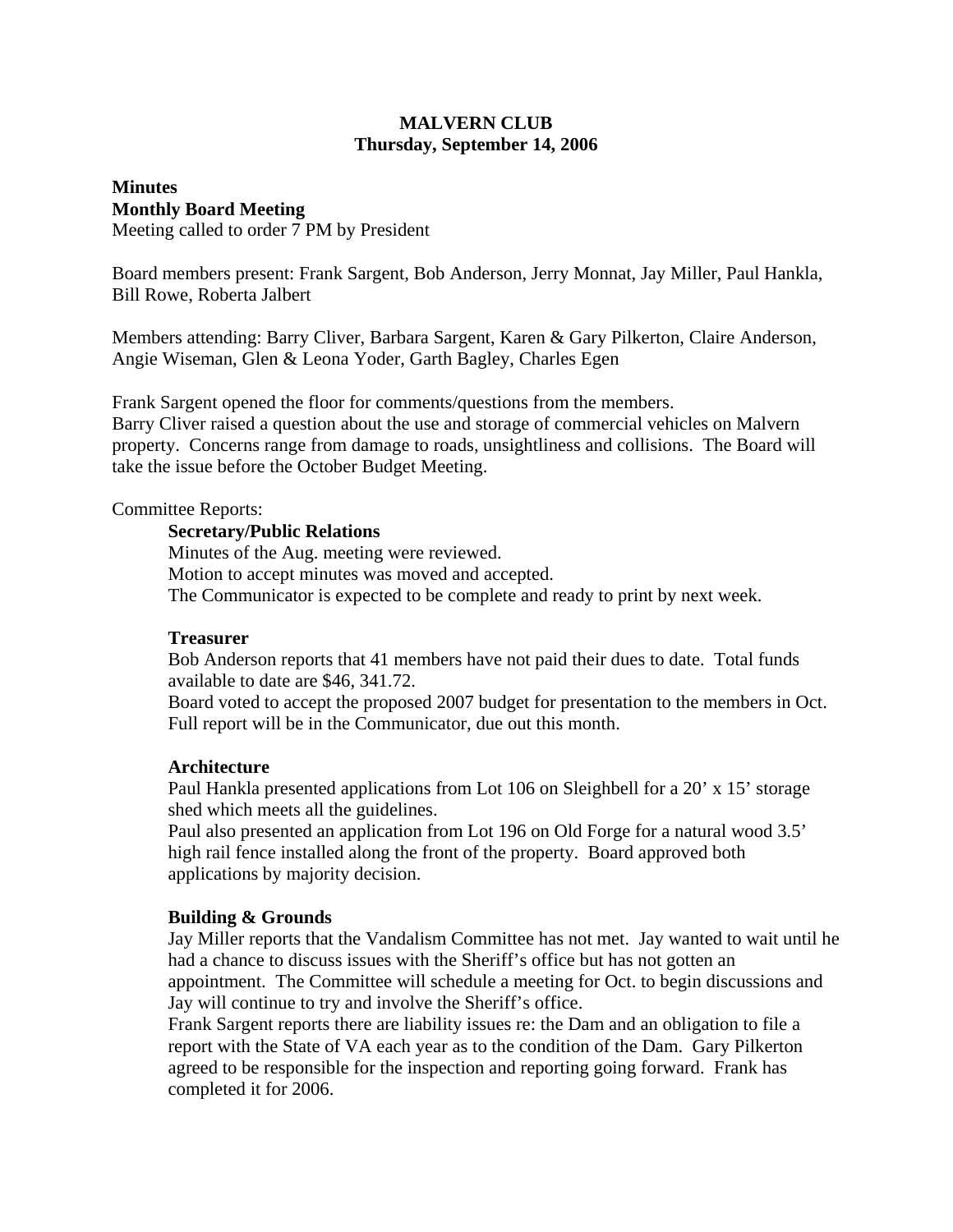Bill Rowe noted that the County of Madison may have some obligation re: the Dam if they consider it as part of a watershed management system. Bill will check with the County office to see if this is the case and report back to the Board.

Lot mowing and bush hogging of the back of the Dam will be done again in Oct. As follow-up to our Aug. meeting Frank Sargent contacted our attorney about signage at the Entrance. The attorney advises that we can erect a sign to inform people of private property. Proposed sign will read: PRIVATE COMMUNITY

## TRESPASSING PROHIBITED

The Board moved to erect a sign with this wording and passed by majority decision.

#### **Clubhouse**

Jerry Monnat reports receipt of estimates for window replacement throughout the Clubhouse and installation of patio doors in the large bedroom. Window World's estimate is approximately \$3500.00 total.

The Board moved and approved this expense by majority decision.

HVAC still needs cleaning and insulation but no estimates have been obtained. Frank Sargent noted that the exterior needs power washing. Board approved by majority decision to contract for this service in October.

Final installation of new carpet and new connecting doors in large bedroom will be done after the window replacements are complete.

#### **Roads**

Frank Sargent reports the cost to complete the roads – patching where needed and installation of gravel along the edges – will cost approximately \$6000.00. All roads in Malvern are now paved.

Installation of a speed bump between Ashlawn and the Entrance will cost somewhere between \$2500 and \$3000.

A culvert on Old Forge which was improperly installed must have cement block and a grate installed before winter to prevent damage to the road and possible danger of accidents. Cost will be minimal as work will be completed by volunteers. The Board voted to approve above expenses by majority decision.

#### **Long Term Planning**

Bill Rowe reports that the major capital components have been established and work is progressing on estimates for repair/replacement of each.

The Pool is still a major question. The Pool committee has not met to date, but a meeting will be scheduled.

#### **New Business**

Glen Yoder noted that many residents have requested mail delivery directly to their homes. This might help reduce congestion at the Entrance and would be more convenient for many residents. The Postmaster has no objections. The entire community would have to agree to home delivery since we would not have an option of both home delivery and mail boxes.

This will be discussed at the October budget meeting.